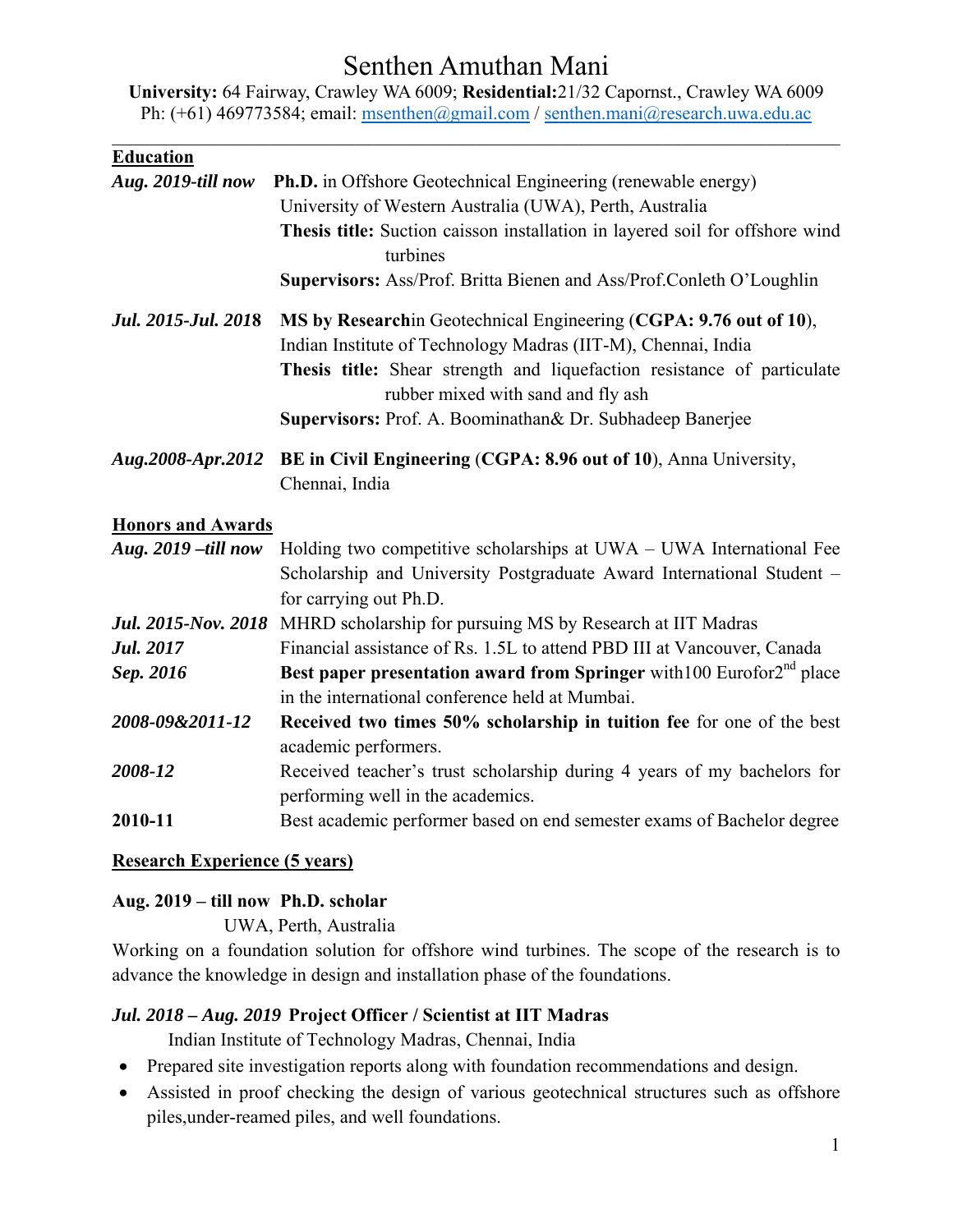- Carried out Active MASW tests at the field and analyzed the data in the lab. This is the test to carryout nondestructive site investigation which is common nowadays.
- Carried out multistage cyclic triaxial, resonant column, and bender element tests to determine the dynamic properties of silty soils with UDS samples for a nuclear power plant project. The project was published inaninternational journal.
- Carried out tests on cement treated sand to determine the dynamic properties and prepared report for the clients.

## *Jul. 2015-Jul. 2018* **Half Time Research Assistant (HTRA) at IIT Madras during Masters**

- Carried out the Light Cone Penetration Test (LCPT) tests at the site.
- Assisted in monitoring the vibration of a building floor due to traffic loading.
- Design of railway embankments and blanket materials.

### **Industry experience (2 years)**

## *Jun. 2012-Jul. 2014* **Planning Engineer**

L&T Infrastructure Development Projects Limited, Chennai, India

- Monitored the construction activity and prepared progress reports.
- Involved in the construction of embankments and bridge abutments.
- Played a key role in the construction of a gabion wall as a river training work.
- Obtained proof checking of designs from IIT Professors.
- Tracking contractor progress and checking whether the progress is as per contract
- Issuing work orders and procuring construction items

## **Technical Skills**

- **Large scale model testing:** Centrifuge and 1-g model testing experience in working with renowned academics and technitians who
- **Apparatus:** *most advanced element testing facilities in geotechnical engineering* Cyclic triaxial, Resonant column, Bender element, Cyclic simple shear, MASW
- **Engg. Software:**Python, AutoCAD, Plaxis<sup>2D</sup> (beginner), FLAC<sup>2D</sup> (beginner)
- **Additional:** Experience in preparing and carrying out dynamic tests on UDS samples (particularly silty soils).Also, possessing experience in assembling cyclic triaxial parts and solving apparatus related issues.

## **Publications**

## **Journals**

- 1. **Senthen Amuthan, M.**, Boominathan, A., and Banerjee, S. (2020). "Undrained cyclic responses of particulate rubber-sand mixtures."*Soils and Foundations***(**Elsevier,impact factor: 1.756**)**,doi.org/10.1016/j.sandf.2020.06.007.
- 2. Varghese, R., **Senthen Amuthan, M.**, Boominathan, A., and Banerjee, S. (2019). "Cyclic and post cyclic behaviour of silts and sandy silts fromindo gangetic deposits." *Soil Dynamics and Earthquake Engineering* (Elsevier,impact factor: 2.637), doi.org/10.1016/j.soildyn.2019.105750.